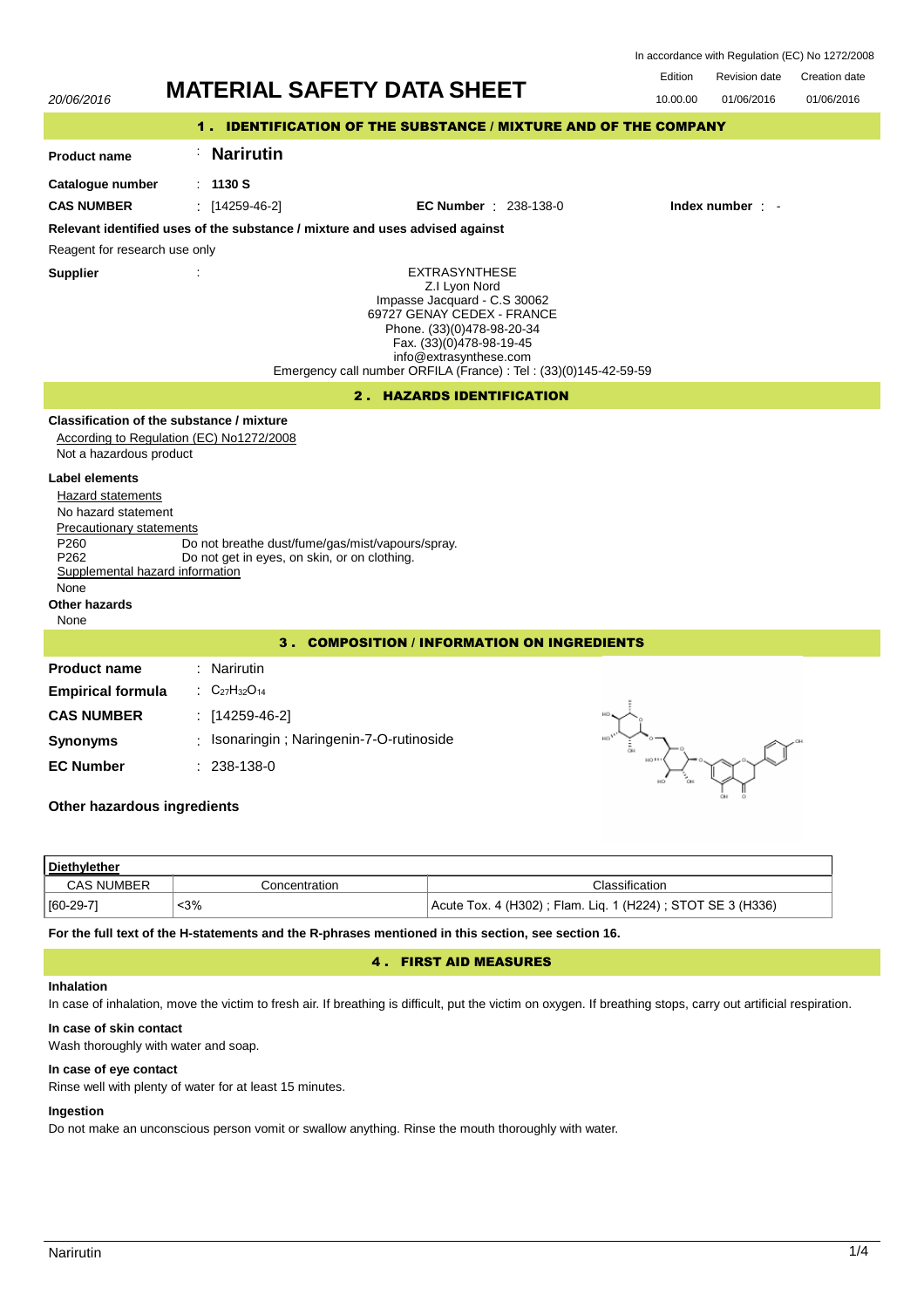### 5 . FIRE-FIGHTING MEASURES

# **Extinguishing media**

Carbon dioxide, dry powder.

# **Special hazards arising from the substance**

Harmful/toxic vapours, carbon oxides may be released during the fire.

### **Advise for fire-fighters**

Wear an autonomous breathing apparatus and suitable protection clothing against chemical agents.

### 6 . ACCIDENTAL RELEASE MEASURES

### **Personal precautions**

Use personal protective equipment. Evacuate the personnel from the contaminated zone. Ensure adequate ventilation.

# **Environnemental precautions**

Keeping away from drains, surface and ground waters.

### **Methods and materials for containment and cleaning up**

Clean up without creating dust and place in adapted and sealed containers for elimination. Wash the contaminated aera with water and soap. Confine washing water and dispose of it complying with the local regulations. After cleaning, quickly eliminate traces of water with a product absorbing liquids (for example : sand, sawdust, universal binder, Kieselguhr).

# 7 . HANDLING AND STORAGE

## **Precautions for safe handling**

Avoid formation of dust. Avoid contact with skin and eyes. During handling, wear suitable personal protective equipment (see section 8). Follow the normal measures for preventive fire protection.

**Specific handling** No data available.

### **Specific end use(s)**

No data available

### **Conditions for safe storage, including any incompatibilities**

Store in a cool well-ventilated place.

Keep container tightly closed in a dry place away from light.

Store at <+8°C

# 8 . EXPOSURE CONTROL/PERSONAL PROTECTION

### **Respiratory protection**

Wear imperatively an appropriated mask/respirator, tested and approved by standards such as NIOSH (US) or CEN (EU).

#### **Hand protection**

Handle with protective gloves. The selected gloves have to satisfy the specifications of EU Directive 89/686/EEC and the standard EN 374 derived from it.

### **Eye protection**

Wear safety glasses.

### **Skin protection**

Wear suitable protective clothing according to the quantity and the level of activity of the substance at the workplace.

## 9 . PHYSICAL AND CHEMICAL PROPERTIES

| Information on basic physical and chemical properties |                           |  |  |  |
|-------------------------------------------------------|---------------------------|--|--|--|
| <b>Physical state</b>                                 | : Powder                  |  |  |  |
| Color                                                 | : Cream                   |  |  |  |
| Solubility in                                         | : Ethyl alcohol (Soluble) |  |  |  |
| Melting point                                         | : No data available.      |  |  |  |
| Initial boiling point                                 | : No data available.      |  |  |  |
| Flash point                                           | : No data available.      |  |  |  |
| рH                                                    | : No data available.      |  |  |  |
| Partition coefficient: n-octanol/water                | : No data available.      |  |  |  |
| Auto-ignition temperature                             | : No data available.      |  |  |  |
| Decomposition temperature                             | : No data available.      |  |  |  |
| Viscosity                                             | : No data available.      |  |  |  |
| Other information                                     |                           |  |  |  |

No data available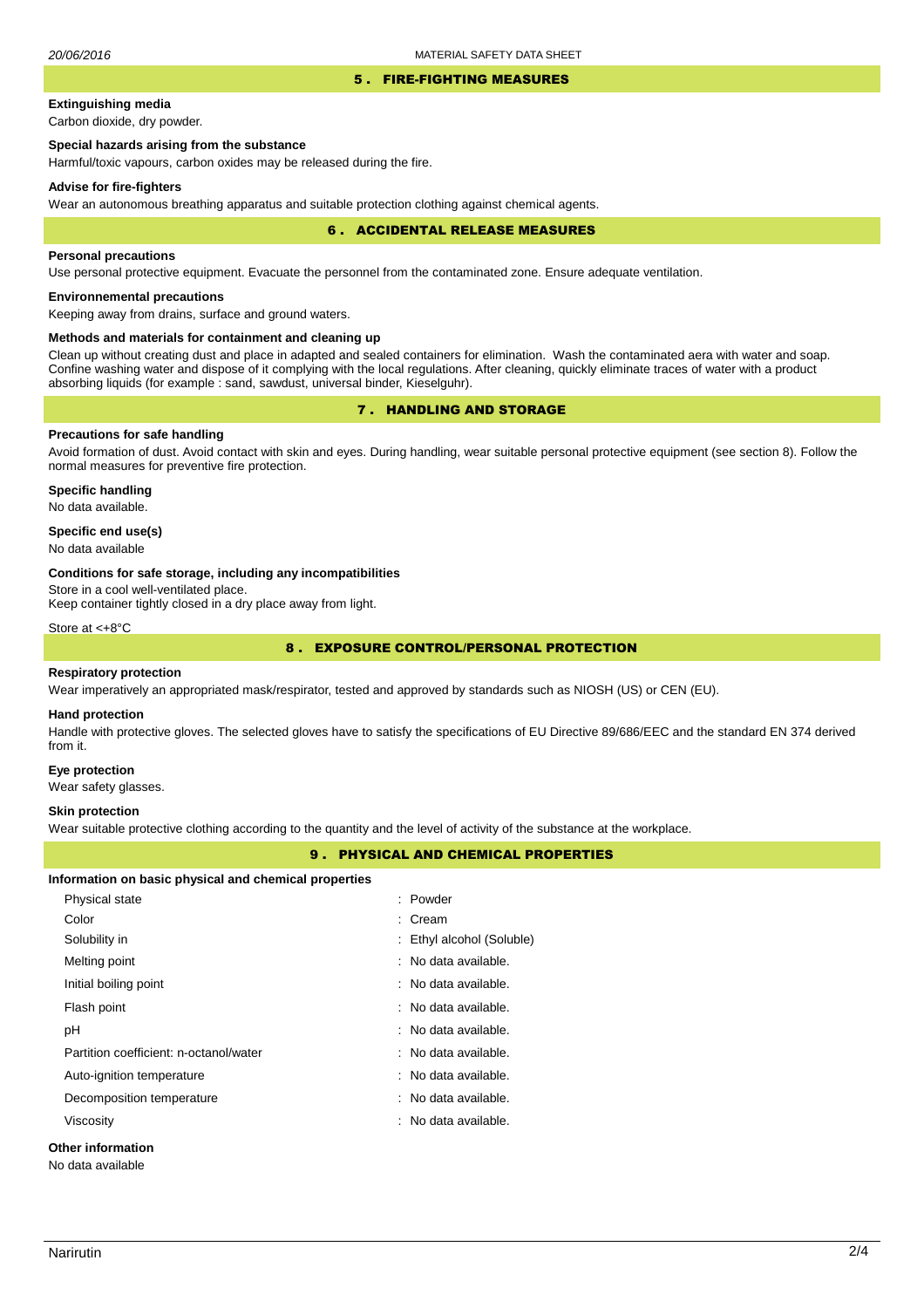### 10 . STABILITY AND REACTIVITY

#### **Reactivity**

No data available.

## **Chemical stability**

Stable under recommanded storage conditions.

#### **Possibility of hazardous reactions**

No hazardous reactions during storage and handling complying with the instructions.

**Conditions to avoid**

No data available.

**Incompatible materials**

No data available.

## **Hazardous decomposition products**

No hazardous decomposition products if the instructions for handling and storage are respected. During high overheating of the substance or during a fire, hazardous decomposition products may be produced.

# 11 . TOXICOLOGICAL INFORMATION

## **Acute oral toxicity**

No data available.

# **Acute dermal toxicity**

No data available.

#### **Acute inhalation toxicity**

No data available.

## **Skin Corrosion**

No data available.

#### **Skin Irritation**

No data available.

# **Serious Eye Damage**

No data available.

## **Eye Irritation**

No data available.

## **Respiratory Sensitisation**

No data available.

### **Skin Sensitisation**

No data available.

## **Germ Cell Mutagenicity**

No data available.

## **Carcinogenictiy**

No data available.

# **Reproductive Toxicity**

No data available.

# **Specific Target Organ Toxicity - Single Exposure**

No data available.

## **Specific Target Organ Toxicity - Repeated Exposure**

No data available.

### **Aspiration Hazard**

No data available.